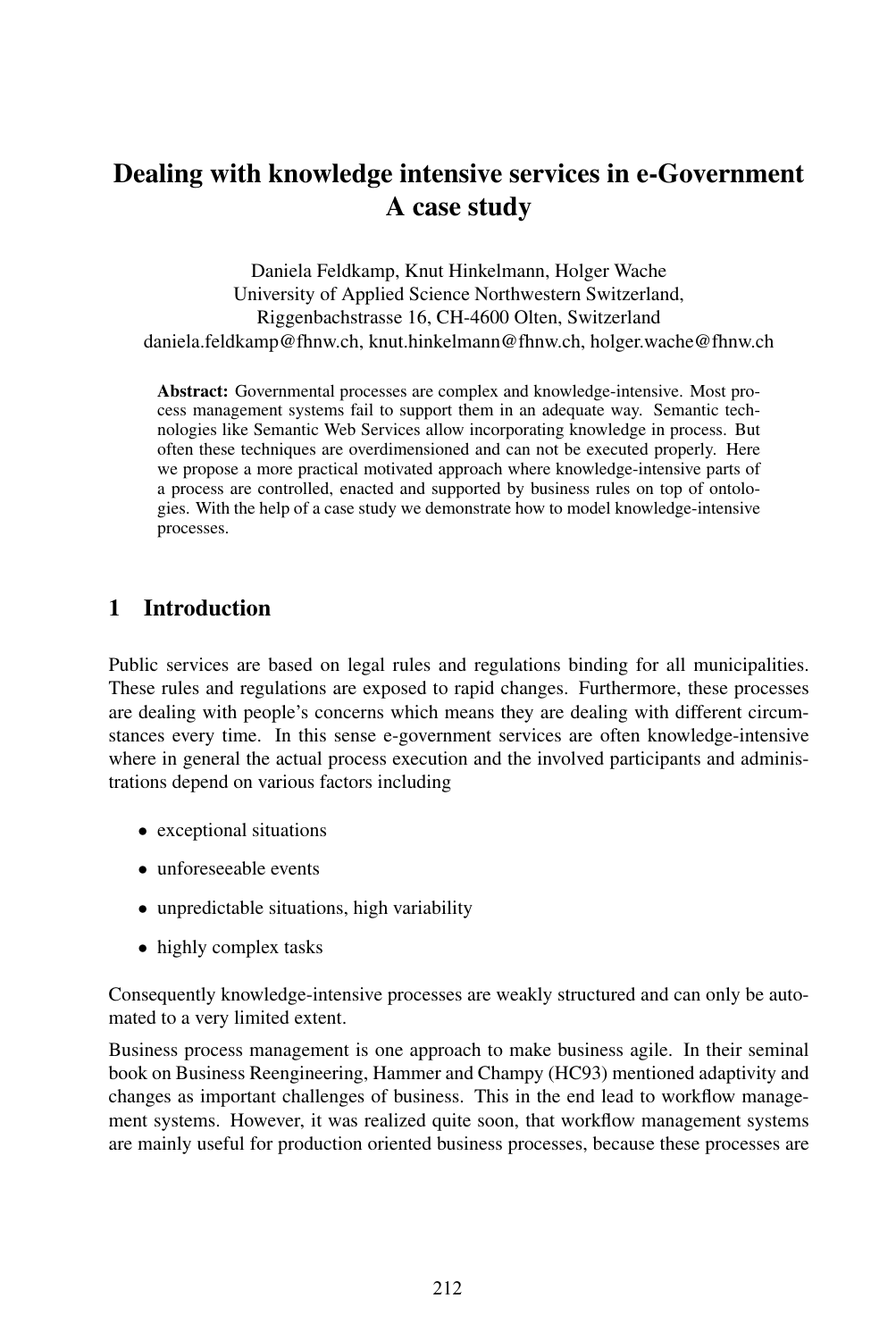well-structured. But, they lack flexibility in process execution. To achieve more flexibility also for weakly structured processes, the workflow management systems ware advanced towards adhoc workflows, in which the participants can modify the workflow at run time. The flexibility is achieved by intervention of a human. There are only few approaches towards system-supported agility (KH92), (WWT97). But, these approaches are limited in the sense that they rely on predefined workflows or activities. They mainly deal with modifying the logical structure of the workflow neglecting aspects like flexible resource allocation or decision making.

An alternative approach towards agility takes into account that every business application is based on rules to conduct the business logic. (vH02) When compliance requirements increased along with the demand for business flexibility the business rules approach emerged.

To combine the advantages of well-structured processes with the demand for adaptivity and flexibility, the integration of business rules with business process management can be regarded as promising.

In our practical motivated approach we use business rules to represent the knowledge. The knowledge-intensive tasks of a process are separated from the normal control flow and encapsulated in so-called variable processes. Business rules control the enactment of theses separated tasks. In the following we explain with the help of a case study how business rules can be used to model flexible process behaviour and how they help to model knowledge-intensive processes in an elegant way. But first we introduce in our case study.

## 2 Analysis of existing e-government services

To find an appropriate use case we evaluated several e-government services from different municipal authorities. For the case study we selected the Building Permission process of the Stadt Vöcklabruck<sup>1</sup> as the most interesting service. It comprises the five following sub-processes:

- *Building Affairs Information Service* (in German: "Baubewilligung Information Service"): In this sub process the citizen navigates on the web site, selects the appropriate service and submits the application form.
- *Application Check* (in German: "Formale Prüfung"): Based on the data the application form the appropriate approval process is selected.
- *Announcing Procedure* (in German: "Bauanzeige"): The applicant provides data about the planned construction. The administraion checks whether the construction is according to legal and building regulations.
- *Normal and Simplified Procedure* (in German: "Baubewilligung"): The process flow is like the "Announcing Procedure". In contrast to the "Announcing Procedure" neighbours and other citizen must be involved in the process.

<sup>&</sup>lt;sup>1</sup>Web site of Stadt Vöcklabruck: http://www.voecklabruck.at/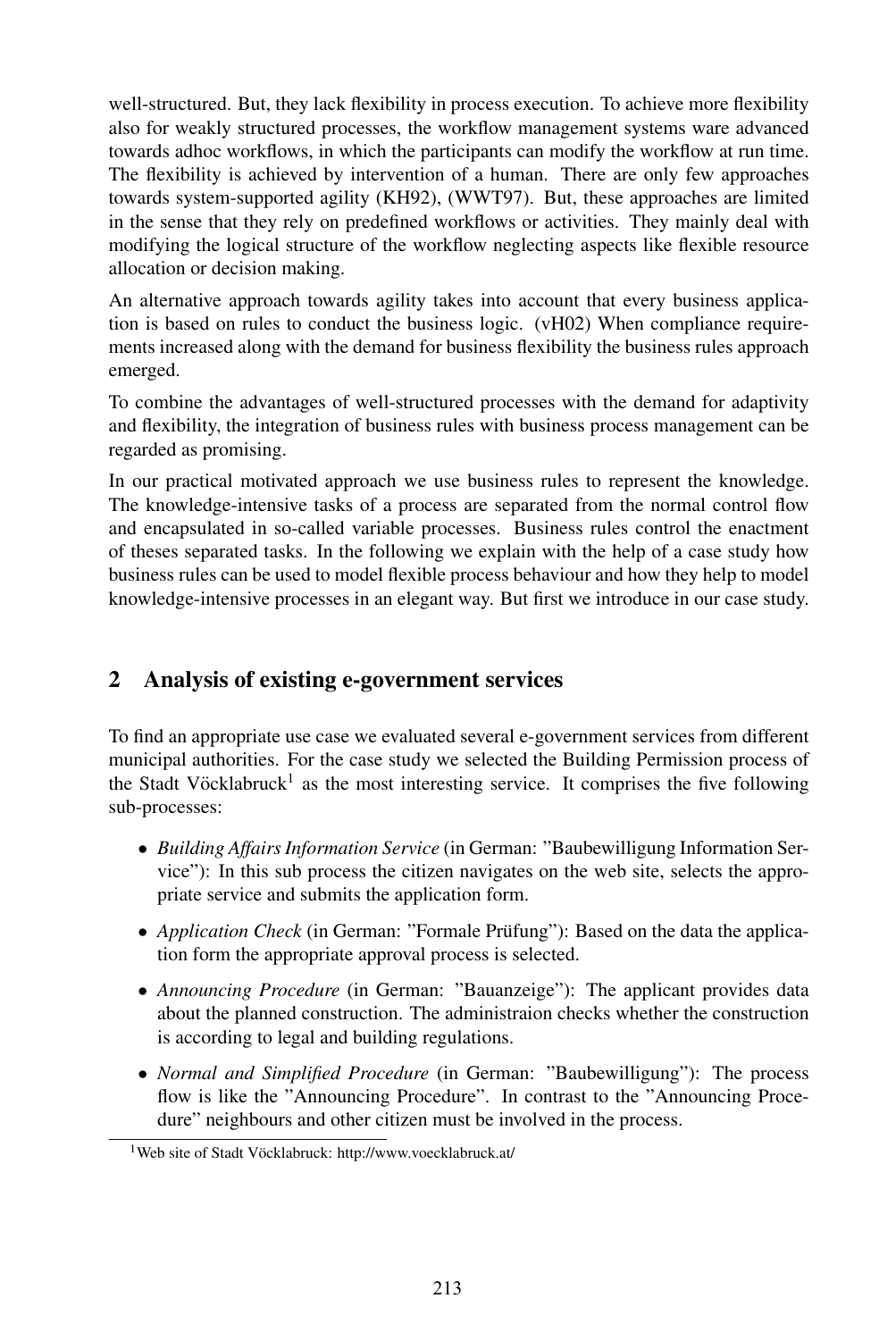• *Compliant Procedure* (in German: "Berufung"): A formal objection is possible against any official notification.

The service is rather complex involving different actors and consisting of several knowledgeintensive tasks. In fact it is hard to model this process with the classical, static process model in an adequate way because of its complexity.

In particular the process "Application Check" based on the citizens' application data, the appropriate approval process is selected for our case study because of its complexity. Figure 1 (I) illustrates the process in the traditional way. For example to approve a building application it may be necessary to conduct several checks including inspection on location (task C), approval of application by historical preservation agency (task B), and approval of environmental compatibility (task A). All tasks depend on each other. The control flow in Figure 1 (I) expresses that the outcome of one task (e.g. A) may require the involvement of the other task (e.g. B and/or C). However the outcome of one task also may be that the application will fail; then no further test are required. Incorporating this behaviour in the control flow would increase the complexity enormously. In fact not all aspects of the control can be modelled in an appropriate way.

## 3 Supporting knowledge-intensive processes

To deal with knowledge intensive services, we separate the knowledge from the process flow. In order to capture the knowledge-intensive parts of processes and to model them declaratively and adequately our approach base on Semantic Web techniques.

Business rules systems only have simple formalism with weak semantics for representing facts and terms, like decision tables. Extending the expressiveness towards ontologies has the advantage of higher expressiveness and the chance to use inferences like inheritance and consistency checking. Ontologies are used to capture the domain knowledge by introducing and relating the terms of the domain. So, it can be seen that terms and facts of business rules can be represented as ontologies.

The business rules refer to the current process. While processes specify a process flow that has to be followed, e.g. for reasons of efficiency and traceability, business rules support flexibility and customization. In particular business rules extend process execution on three ways:

- *Variable process execution*: Determine activities and processesto be executed thereby accounting for dependencies between activities.
- *Intelligent resource allocation at run time*: Selection of employees based on special skills and selection of particular web services adequate for the actual circumstances.
- *Intelligent branching and decision making*: deriving workflow-relevant data using inferences and computing values.
- *Consistency checking*: Avoid violation of integrity constraints and guidelines.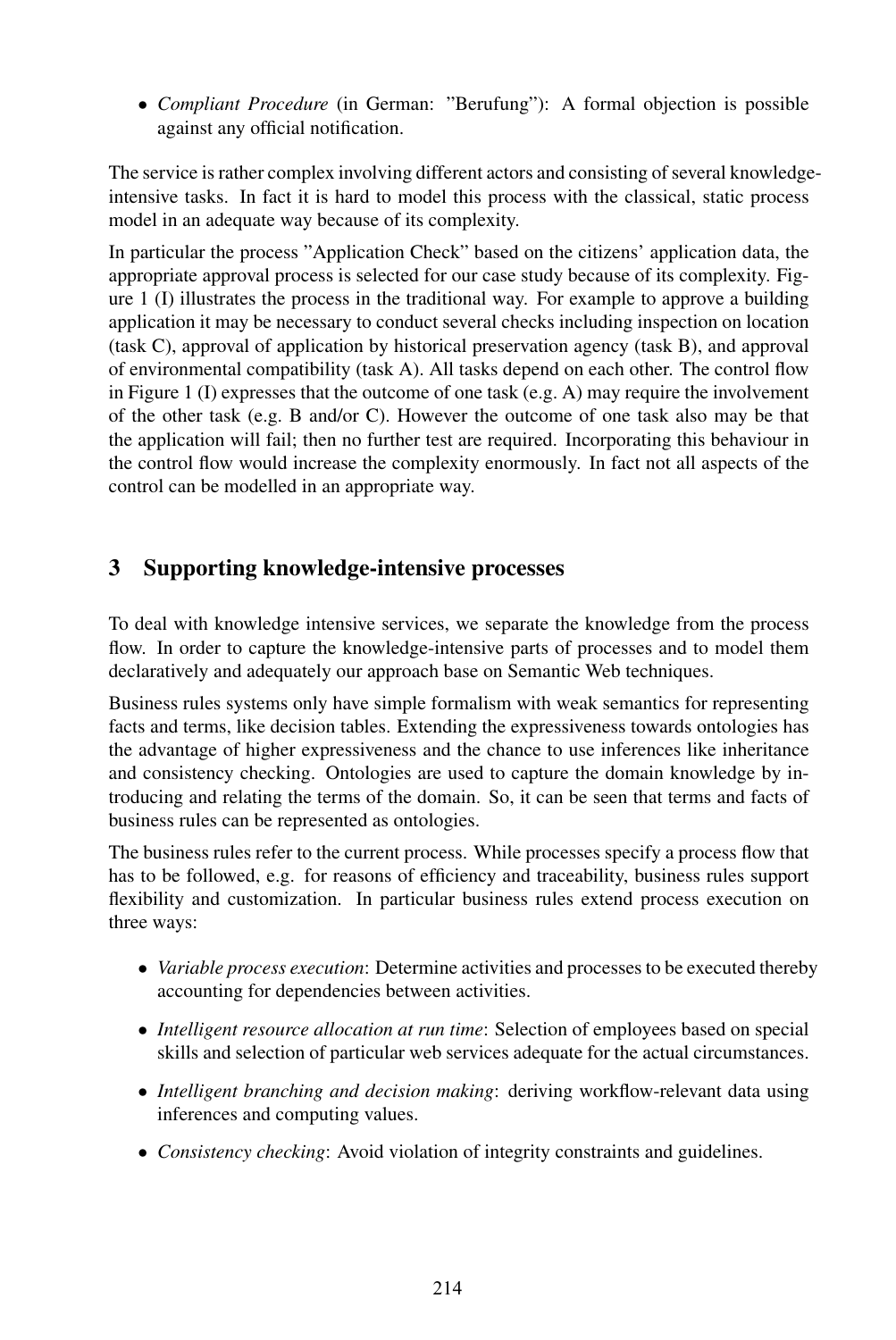

Figure 1: Comparison of the Process Models

Variable processes, which could hardly be modelled by the classical strict process model, are replaced by a new object type, labelled with "KIT" (Knowledge-intensive task). This object is related to a pool of activities, which are linked to action-enabling rules<sup>2</sup>. At run time the associated action-enabling rules select the activities that have to be executed depending on the actual context of the process instance. All activities and processes can be linked to inference rules, which allow for resource allocation and support the user in decision making, while integrity constraints and guidelines (in combination with inference rules) ensure consistency checking and compliance.

For Stadt Vöcklabruck we replace knowledge-intensive tasks by "KIT". All possible activities, which should be executed in a specific context, are linked to business rules.

Figure 1 (II) illustrates the service model created using our approach. Each of the three tasks is related to an action-enabling rule. These rules are invoked first to dynamically determine and instantiate the appropriate tasks.

The outcome of a process may require the involvement of another task; but here we do not need to express this explicitly. As an effect of the invocation the ontology instances may be modified. As a "side effect" further rules can be fired probably resulting in the instantiation of further tasks. For example, when the historical preservation agency has changed the building project and requests an inspection on location (task C), this results in a change of the application data in the ontology. The action-enabling rule for task C can fire and task C will be instantiated.

Storing rules independent from the flow has the advantage of modifying rules independently from the business logic. For example, the modification of the rule which invoke task A "*If the building is closer than 50 meters to natural water*" to "*If the building is closer than 100 meters to natural water*" will result in one modification in our approach. In the traditional model the expression has to be changed in several switches/gateways.

At the moment we investigate the concrete architecture for invoking the rules in the process

 $2$ Action enabling rules are rules, which trigger another rule or a process (step) (vH02)